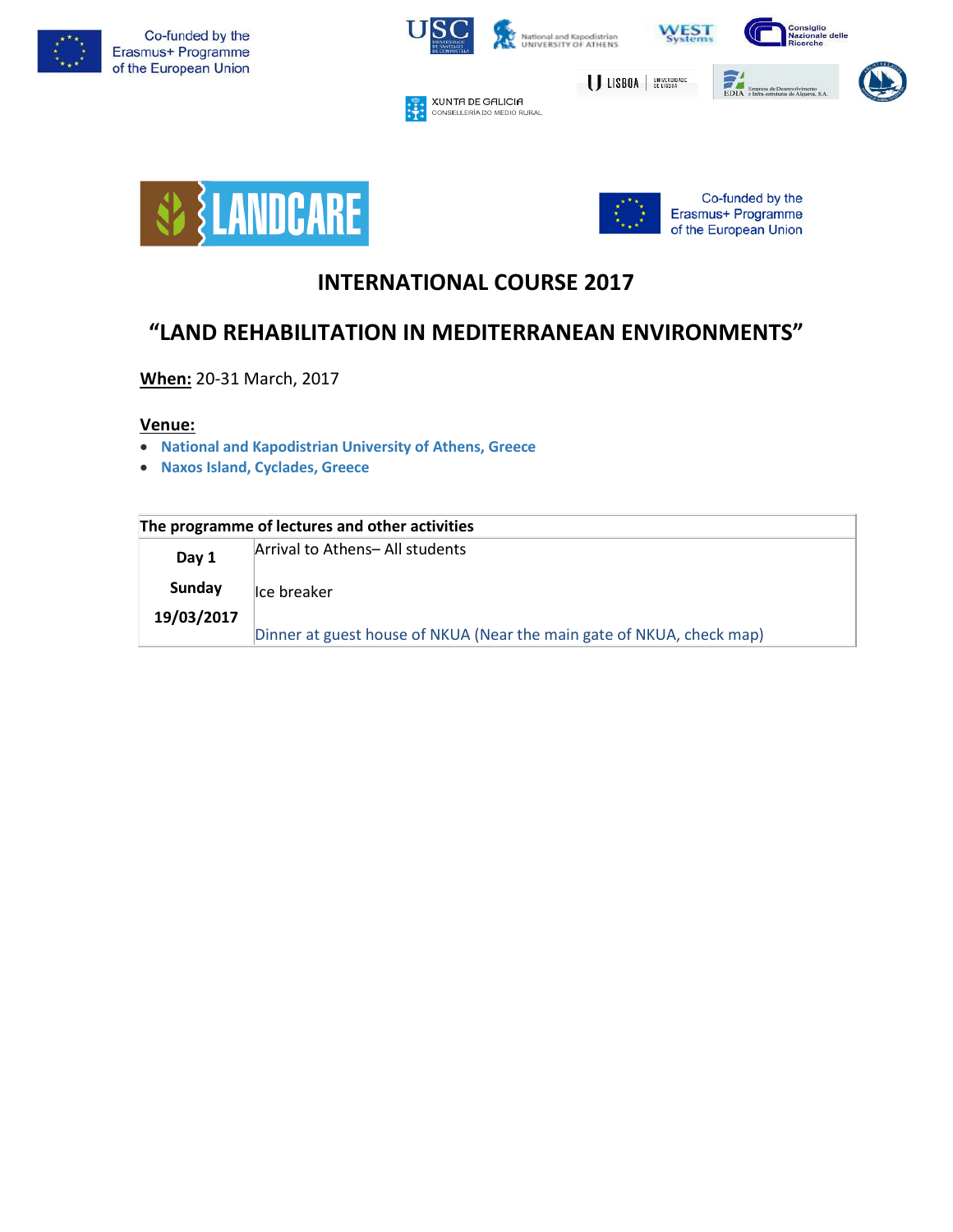



## **Session: Employability related with LANDCARE Responsible University: National and Kapodistrian University of Athens Venue: Seminar Room, Faculty of Geology and Geoenvironment 1st floor.**

| Day 2         |                | Welcome from:                                                                                                                                                                                        |
|---------------|----------------|------------------------------------------------------------------------------------------------------------------------------------------------------------------------------------------------------|
| <b>Monday</b> | 9:00-9:30      |                                                                                                                                                                                                      |
|               |                | Coordinator, Dr. Agustín Merino                                                                                                                                                                      |
| 20/03/2017    |                | Local organizer, Dr. Niki Evelpidou                                                                                                                                                                  |
|               | $9:30 - 9:45$  | Presentation of the project and course<br>Coordinator, Dr. Agustín Merino                                                                                                                            |
|               | $9:45 - 10:00$ | Experiences from the ISP "Analysis and Management of Anthropogenic<br>Natural Hazards and Disasters" in Naxos, McAGENDA ERASMUS+<br>Project.<br>A. Hafti, A. Petropoulos, G. Delaportas, V. Vroustis |
|               | 10:00-10:15    | Experiences from participant students of the Training school "Land<br>Rehabilitation of Degraded Environments", in Spain. LANDCARE<br>Erasmus+ project.<br>Maria Manousaki (OASP/NKUA)               |
|               | 10:15-11:45    | Student's presentations                                                                                                                                                                              |
|               | 11:45-13:30    | <b>Employability in Landcare</b><br>Dr. Michael Stamatakis (NKUA)                                                                                                                                    |
|               | 13:30          | <b>Light Lunch</b>                                                                                                                                                                                   |
|               | 17:30          | Departure to Naxos with Ferry boat "Blue Star Ferries Naxos"                                                                                                                                         |
|               | 22:45          | Arrival to Naxos                                                                                                                                                                                     |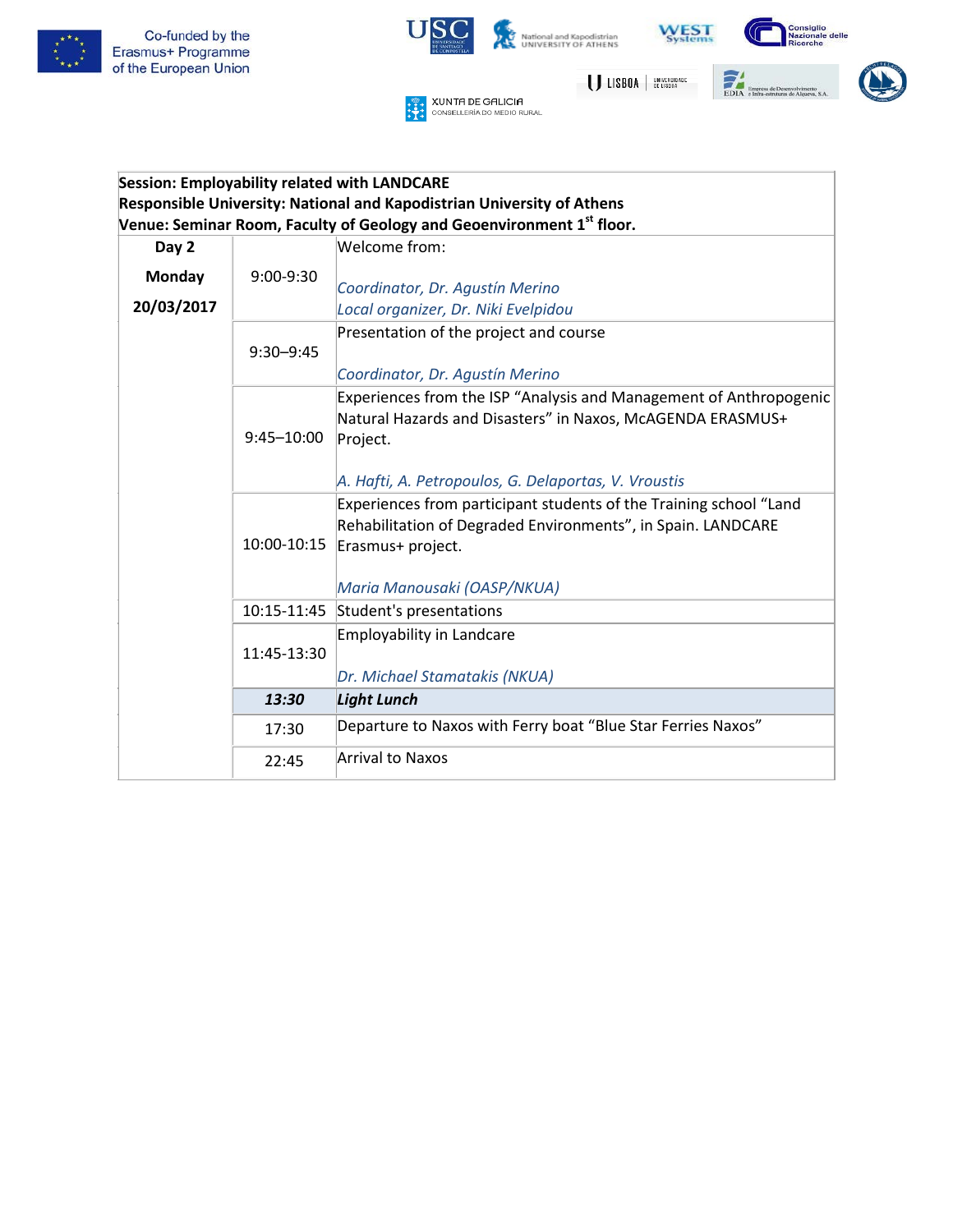



## *Session: Land Degradation, Desertification and Rehabilitation Responsible University: University of Lisbon and University of Tehran Venue: Tripodes Naxos, Local Cultural and Educational Association of Youth*

| Day 3      |                           | Land Degradation, Desertification and Rehabilitation: Case Studies of           |
|------------|---------------------------|---------------------------------------------------------------------------------|
| Tuesday    | $9:00 - 11:00$            | your own country                                                                |
| 21/03/2017 |                           | Students                                                                        |
|            | 11:00-11:30               | Coffee break                                                                    |
|            | 11:30-12:30               | Degradation processes and Rehabilitation of wetland ecosystems                  |
|            |                           | Patricia Rodríguez-González (Ulisboa)                                           |
|            | 12:30-13:30               | Degradation processes and Rehabilitation of wetland ecosystems: case<br>studies |
|            |                           | Patricia Rodríguez-González (Ulisboa)                                           |
|            | 13:30 – 15:00 Lunch break |                                                                                 |
|            | 15:00-17:00               | Desertification                                                                 |
|            |                           | Parvaneh Sayyad-Amin (U. Tehran)                                                |

#### *Session: Industrial degradated areas and waste management Responsible Universities:* **University: National and Kapodistrian University of Athens** *Participating Institutes: CNR-ISE, USC*

| Day 4      |                           | Fieldwork: Industrial degradated areas                                                                                                                       |
|------------|---------------------------|--------------------------------------------------------------------------------------------------------------------------------------------------------------|
| Wednesday  |                           | Mine degradated area, Emery mine                                                                                                                             |
| 22/03/2017 | $9:00 - 13:00$            |                                                                                                                                                              |
|            |                           | Serena Doni and Cristina Macci (CNR-ISE)                                                                                                                     |
|            | 13:00 - 13:30 Lunch break |                                                                                                                                                              |
|            |                           | <b>Waste Management company</b><br>13:30-15:30 Marble quarry, Karpontini bros Naxian marble UNL., Kinidaros area<br>Serena Doni and Cristina Macci (CNR-ISE) |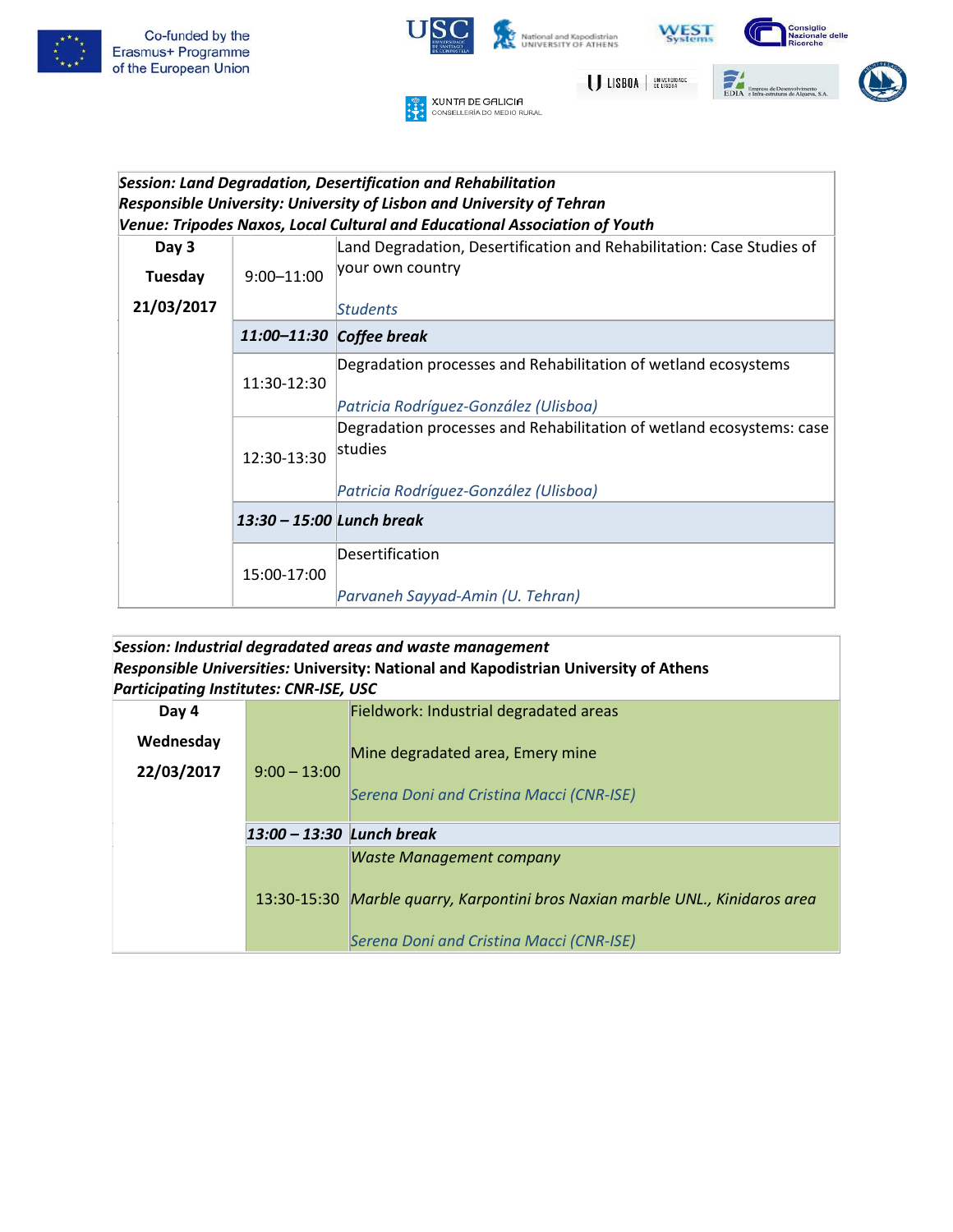



#### *Fieldwork: Coastal Erosion / Land Degradation / Contaminated areas Responsible Universities:* **University: National and Kapodistrian University of Athens** *Participating Institutes: USC, ULisbon*

|            |              | Biological treatment station "BIO.KA" (near airport)<br>Survey of a Salt pit (near airport)        |
|------------|--------------|----------------------------------------------------------------------------------------------------|
| Day 5      | $9:00-13:00$ |                                                                                                    |
| Thursday   |              | Ag. Georgios coastal area                                                                          |
| 23/03/2017 |              | Niki Evelpidou (NKUA)                                                                              |
|            |              | $13:00 - 13:30$ Light Lunch break                                                                  |
|            |              | Ag. Prokopios<br>13:30 - 17:00 Coastal Erosion, case study "Hawaii beach"<br>Niki Evelpidou (NKUA) |

## *Session: Fresh water ecosystems/ Degradated areas Responsible Universities:* **University: National and Kapodistrian University of Athens** *Participating Institutes: USC, ULisbon, CNR-ISE*

| Day 6      |                           | Field work:                           |
|------------|---------------------------|---------------------------------------|
| Friday     |                           | Eggares area reservoir                |
| 24/03/2017 | $9:00 - 13:30$            | Vegetation at rivers, Amitis area     |
|            |                           |                                       |
|            |                           | Patricia Rodriguez-González (ULisbon) |
|            | 13:30 - 14:00 Lunch break |                                       |
|            |                           | Field work (continue):                |
|            |                           | <b>Dam Faneromenis</b>                |
|            | 15:00-17:30               | Wetlands, Glyfada area                |
|            |                           | Patricia Rodriguez-González (ULisbon) |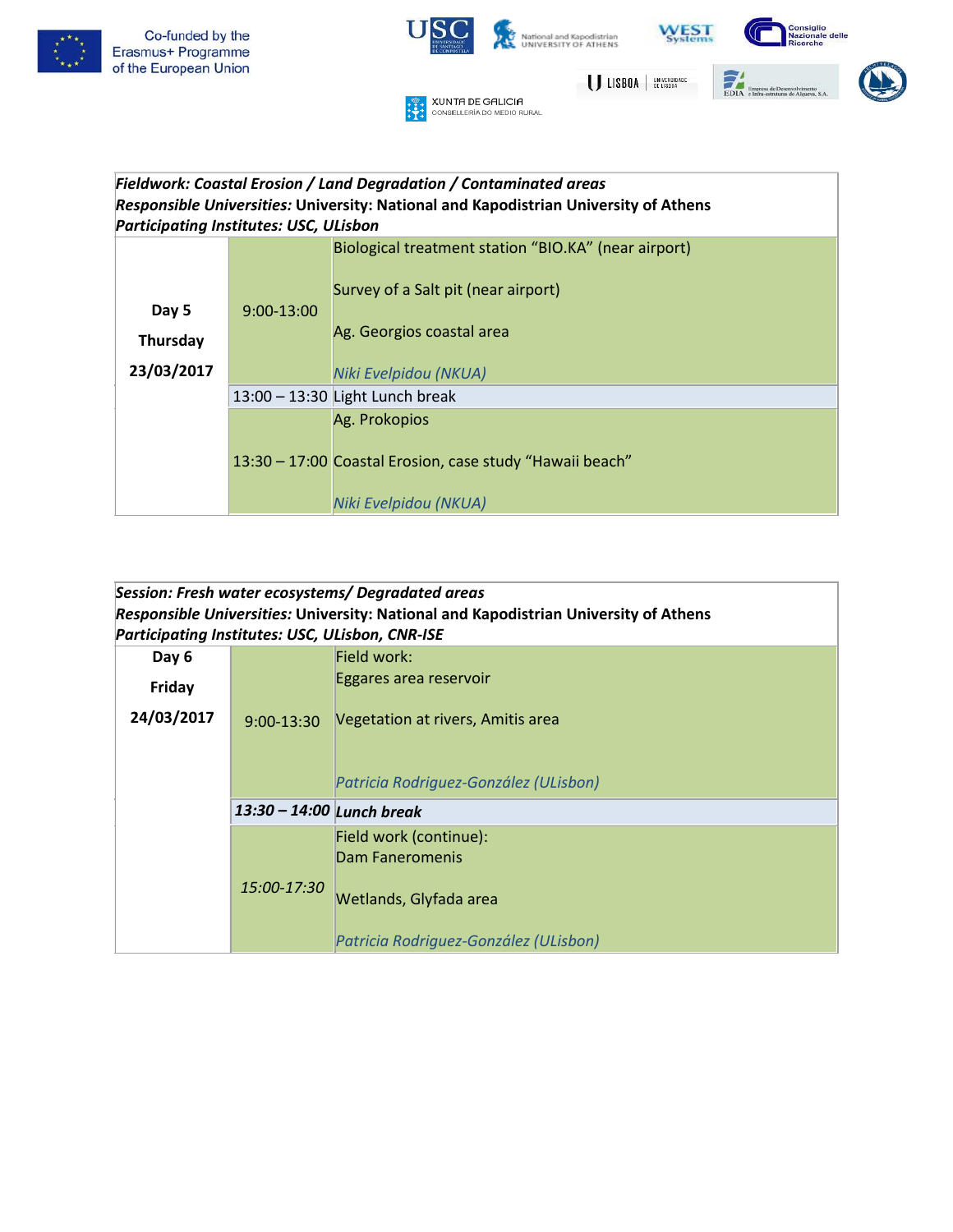



| Session: Contaminated Areas |                              |                                                                                                |
|-----------------------------|------------------------------|------------------------------------------------------------------------------------------------|
|                             |                              | Responsible University: National Research Council/Institute of Ecosystem Study CNR-ISE (Italy) |
| Day 7                       |                              | <b>Contaminated Areas:</b>                                                                     |
| Saturday                    |                              | Case studies from your own country                                                             |
|                             | $9:00 - 11:00$               |                                                                                                |
| 25/03/2017                  |                              | <b>Students</b>                                                                                |
|                             | $11:00 - 11:30$ Coffee break |                                                                                                |
|                             |                              | Contamination and rehabilitation of Industrial degradated area                                 |
|                             | $11:30 - 12:00$              |                                                                                                |
|                             |                              | Serena Doni and Cristina Macci (CNR-ISE)                                                       |
|                             |                              | Contamination and rehabilitation of mines                                                      |
|                             | $12:00 - 12:30$              |                                                                                                |
|                             |                              | Serena Doni and Cristina Macci (CNR-ISE)                                                       |
|                             |                              | Contamination, rehabilitation and waste management                                             |
|                             | $12:30 - 13:00$              |                                                                                                |
|                             |                              | Serena Doni and Cristina Macci (CNR-ISE)                                                       |
|                             |                              | Contaminated areas                                                                             |
|                             | $13:00 - 13:30$              |                                                                                                |
|                             |                              | Serena Doni and Cristina Macci (CNR-ISE)                                                       |
|                             | 13:30 - 15:00 Lunch break    |                                                                                                |
|                             |                              | Laboratory: Soil contamination and rehabilitation of contaminated sites                        |
|                             | 15:00-17:30                  |                                                                                                |
|                             |                              | Serena Doni and Cristina Macci (CNR-ISE)                                                       |

| Day 8         |      |
|---------------|------|
| <b>Sunday</b> | Free |
| 26/03/2017    |      |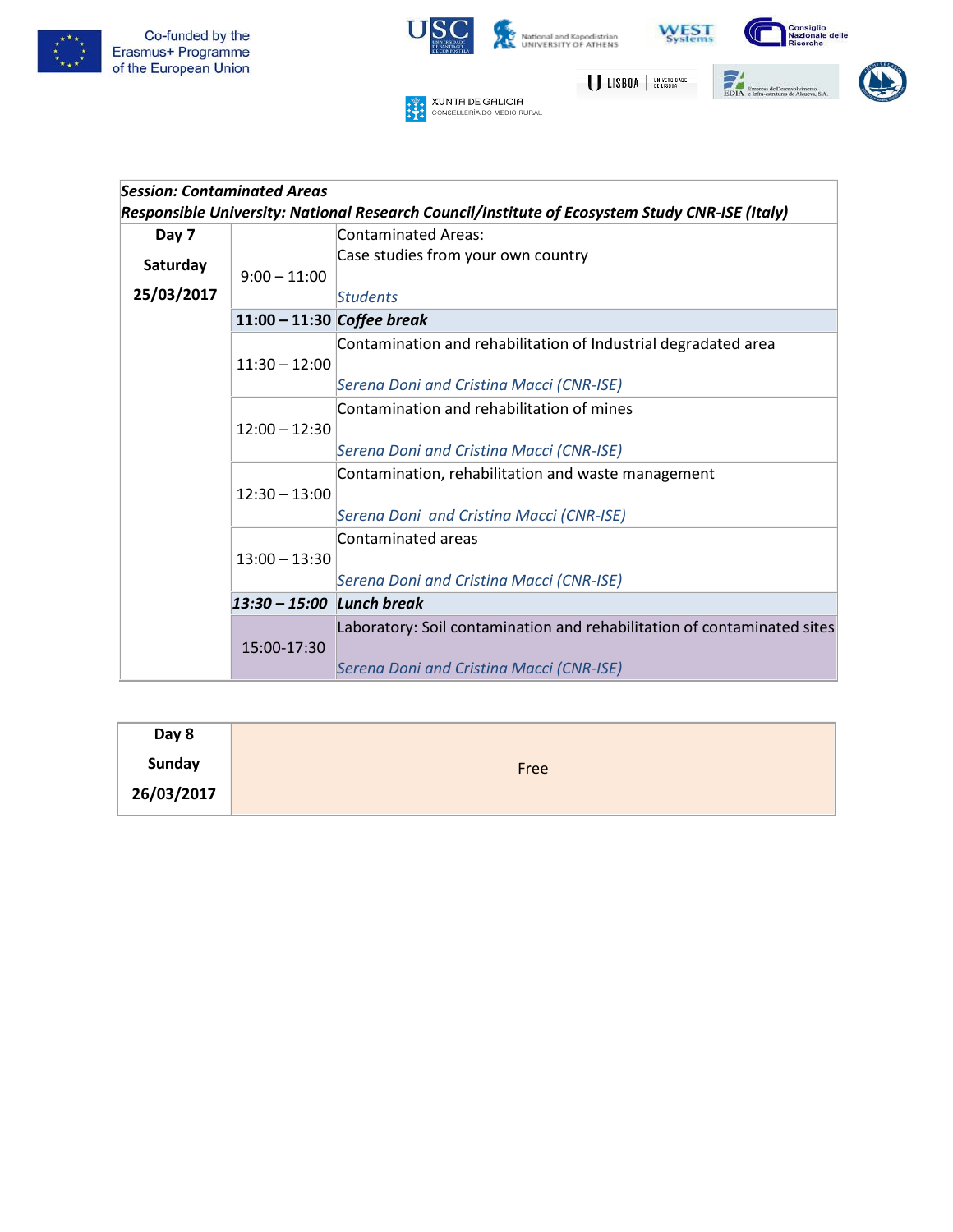



|            | Session: Coastal Areas and coastal erosion.                            |                                                                        |  |
|------------|------------------------------------------------------------------------|------------------------------------------------------------------------|--|
|            | Responsible University: National and Kapodistrian University of Athens |                                                                        |  |
| Day 9      |                                                                        | Introduction to Coastal Areas and coastal erosion                      |  |
| Monday     | 9:00-11:30                                                             | Case studies of your own country                                       |  |
| 27/03/2017 |                                                                        | Students                                                               |  |
|            |                                                                        | $11:30 - 11:45$ Coffee break                                           |  |
|            |                                                                        | Coastal System                                                         |  |
|            | 11:45-12:30                                                            |                                                                        |  |
|            |                                                                        | Niki Evelpidou (NKUA),  Vasilios Kotinas (NKUA), Marianna Gatou (NKUA) |  |
|            |                                                                        | Coastal erosion modeling                                               |  |
|            | $12:30 - 13:30$                                                        |                                                                        |  |
|            |                                                                        | Vasilios Kotinas (NKUA), Niki Evelpidou (NKUA)                         |  |
|            | 13:30 - 14:15 Lunch break                                              |                                                                        |  |
|            |                                                                        | Laboratory: Coastal erosion modeling                                   |  |
|            | 14:15-18:00                                                            |                                                                        |  |
|            |                                                                        | Vasilios Kotinas (NKUA)                                                |  |

## *Session: Wildfire areas Responsible University: University of Santiago de Compostela / National and Kapodistrian University of Athens*

|                       | $9:00 - 11:00$               | Wildfire areas:<br>Case studies from your own country                                                     |
|-----------------------|------------------------------|-----------------------------------------------------------------------------------------------------------|
| Day 10                |                              | <b>Students</b>                                                                                           |
| Tuesday<br>28/03/2017 | $11:00 - 11:30$ Coffee break |                                                                                                           |
|                       | 11:30-13:30                  | Wildfires: degradation processes and rehabilitation techniques<br>Agustín Merino (USC)                    |
|                       | 13:30-14:30 Lunch break      |                                                                                                           |
|                       | 14:30-16:00                  | Forest Degradation: definition and quantification<br>Agustín Merino (USC) and Miltiadis Athanasiou (NKUA) |
|                       | 16:00-18:30                  | Wildfires: science and management<br>Greece - Miltiadis Athanasiou (NKUA)                                 |